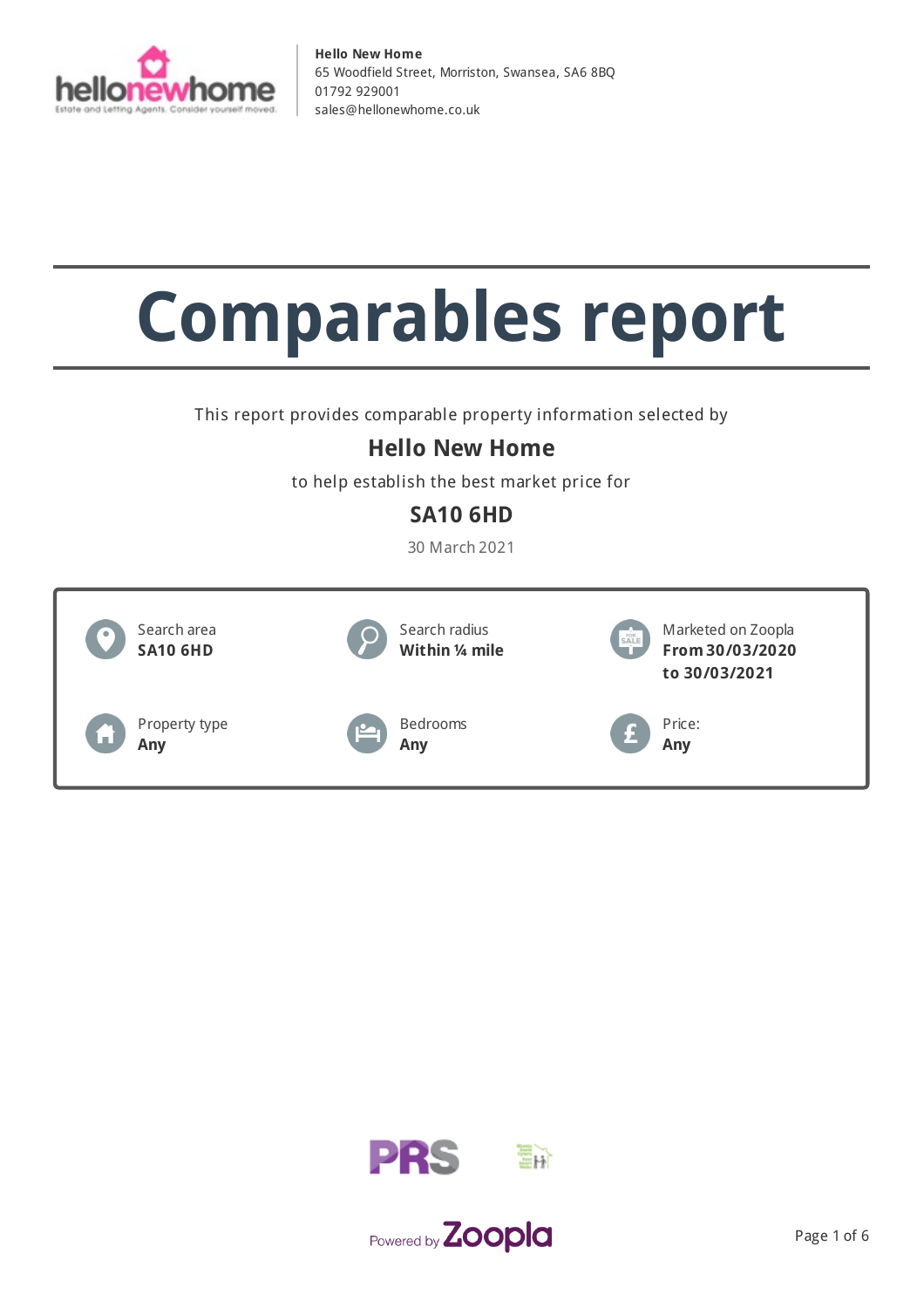

## **Comparable properties**



# **Comparable sale properties**



#### **£120,000**  $\overline{\mathsf{A}}$

Stanley Road, Skewen, Neath SA10 **ARCHIVED** 

**Distance:** 0.05 miles

## **3 Terraced house / Freehold**

New to the market is this three bedroom end-terraced property offered for sale with no ongoing chain. The property is well presented and benefits from two reception rooms. Viewing is highly ...



#### **£117,000**  $\bf{B}$

Stanley Road, Skewen, Neath SA10

**Distance:** 0.06 miles

## **3 Terraced house / Freehold**

Three bedroom terraced property offered for sale with no ongoing chain. The property is well presented and benefits from two reception rooms. Viewing is highly recommended. Call Peter Alan Neath on .

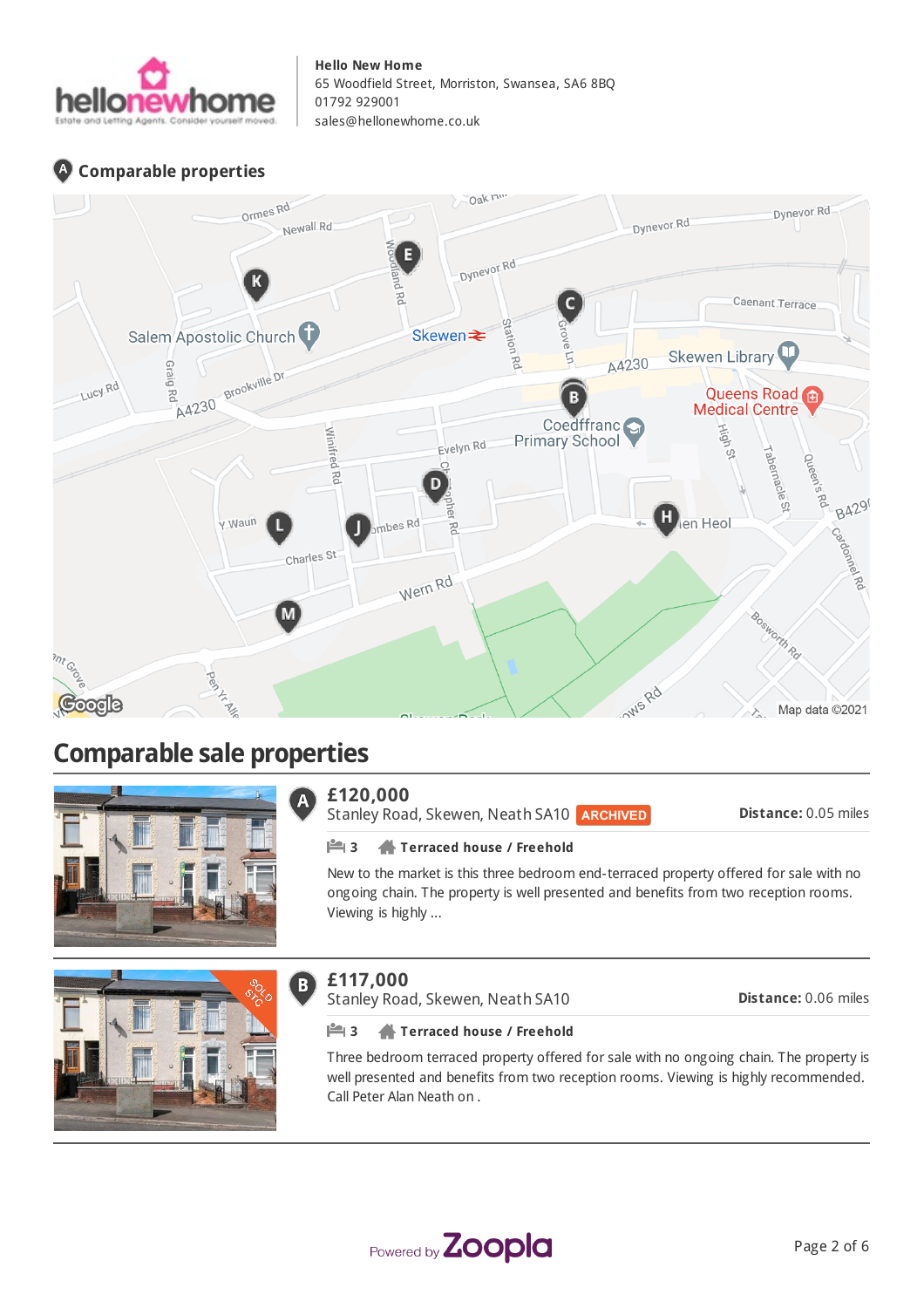

# **Comparable sale properties**



| 6 Grove Lane, Skewen, Neath SA10 6HB |                                                                |  |  |  |  |
|--------------------------------------|----------------------------------------------------------------|--|--|--|--|
|                                      | <b>Example 2</b> Terraced house / Freehold Sale date: Oct 2020 |  |  |  |  |
| Sale date:<br>Price:                 | Oct 2020<br>£116,750                                           |  |  |  |  |

Nov 2020 £110,000

13 Christopher Road, Skewen, Neath SA10 6LD

**Terraced house / Freehold Sale date:** Nov 2020





|  | BOCO | $\mathbf \Theta$ | £129<br>7 Woo     |
|--|------|------------------|-------------------|
|  |      |                  | <b>合</b> Ter      |
|  |      |                  | Sale da<br>Price: |

| £129,950             | 7 Woodland Road, Skewen, Neath SA10 6SS |                      |                     | <b>Distance: 0.13 miles</b> |
|----------------------|-----------------------------------------|----------------------|---------------------|-----------------------------|
|                      | Terraced house / Freehold               | Sale date: Jul 2020  |                     |                             |
| Sale date:<br>Price: | Jul 2020<br>£129,950                    | Sep 2016<br>£114,500 | Aug 1997<br>£43,250 |                             |



|  | £163,000 |
|--|----------|
|  |          |

**Sale date: Price:**

**£110,000**

D)

11 Woodland Road, Skewen, Neath SA10 6SS

**Distance:** 0.13 miles

**Distance:** 0.07 miles

**Distance:** 0.11 miles

| $\mathbb{H}$ Studio |          | Terraced house / Freehold | Sale date: Oct 2020 |
|---------------------|----------|---------------------------|---------------------|
| Sale date:          | Oct 2020 | Aug 2000                  | Apr 1999            |
| Price:              | £163,000 | £49.000                   | £12,500             |



| $\mathsf{G}$ | £127,000<br>6 Woodland Road, Skewen, Neath SA10 6SS   |                      |                     |                     | <b>Distance: 0.13 miles</b> |
|--------------|-------------------------------------------------------|----------------------|---------------------|---------------------|-----------------------------|
|              | $\mathbb{H}$ 3 $\mathbb{A}$ Terraced house / Freehold |                      |                     | Sale date: Nov 2020 |                             |
|              | Sale date:<br>Price:                                  | Nov 2020<br>£127,000 | Jul 2006<br>£62,000 |                     |                             |

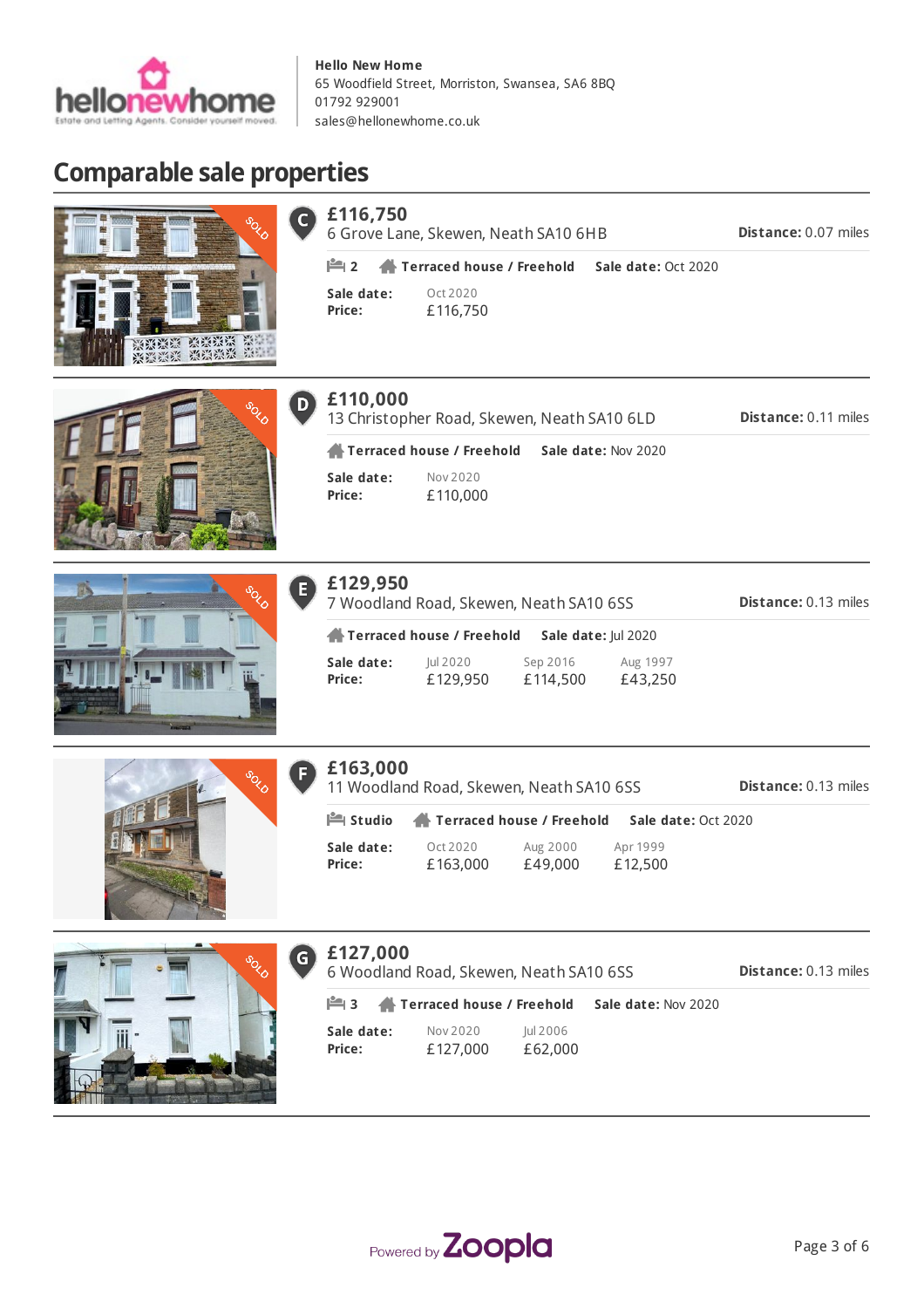

Old Road, Skewen, Neath SA10 **ARCHIVED** 

# **Comparable sale properties**









## **£115,000**

**Sale date: Price:**

**£129,995**

**4 Freehold**

property should contact ...

Old Road, Skewen, Neath, Neath Port Talbot. SA10 **Distance:** 0.18 miles **ARCHIVED** 

Virtual viewing available. Peter Alan Ltd are now in receipt of an offer for the sum of £165,251 for 89 Old Road, Skewen SA10 6LR. Anyone wishing to place an offer on the

> Oct 1995 £39,000

**4 Terraced house / Freehold**

Dec 2007 £183,500

This traditional end terrace offers good size accommodation throughout and is available for sale with no ongoing chain. The property benefits from three reception rooms, family bathroom to the ...

## **£126,000**

**Distance:** 0.18 miles Winifred Road, Skewen, Neath, Neath Port Talbot. SA10

#### **3 Terraced house / Freehold**

No Onward Chain! | Village Location | Two Reception Rooms | Double Garage | uPVC Double Glazing & Gas Fired Heating | Need a Mortgage? We Can Help!



#### **£124,950**  $\mathbf K$

Graham Terrace, Skewen, Neath SA10

**Distance:** 0.22 miles

**Distance:** 0.18 miles

## **3 Terraced house**

Situated in the popular location of Skewen with easy access to the M4 corridor, local Schools/Colleges and within walking distance to local amenities. Property benefits from gas central heating ...

| Sale date:    | lan 2013 | Jun 2006 |
|---------------|----------|----------|
| <b>Price:</b> | £87,000  | £105,000 |

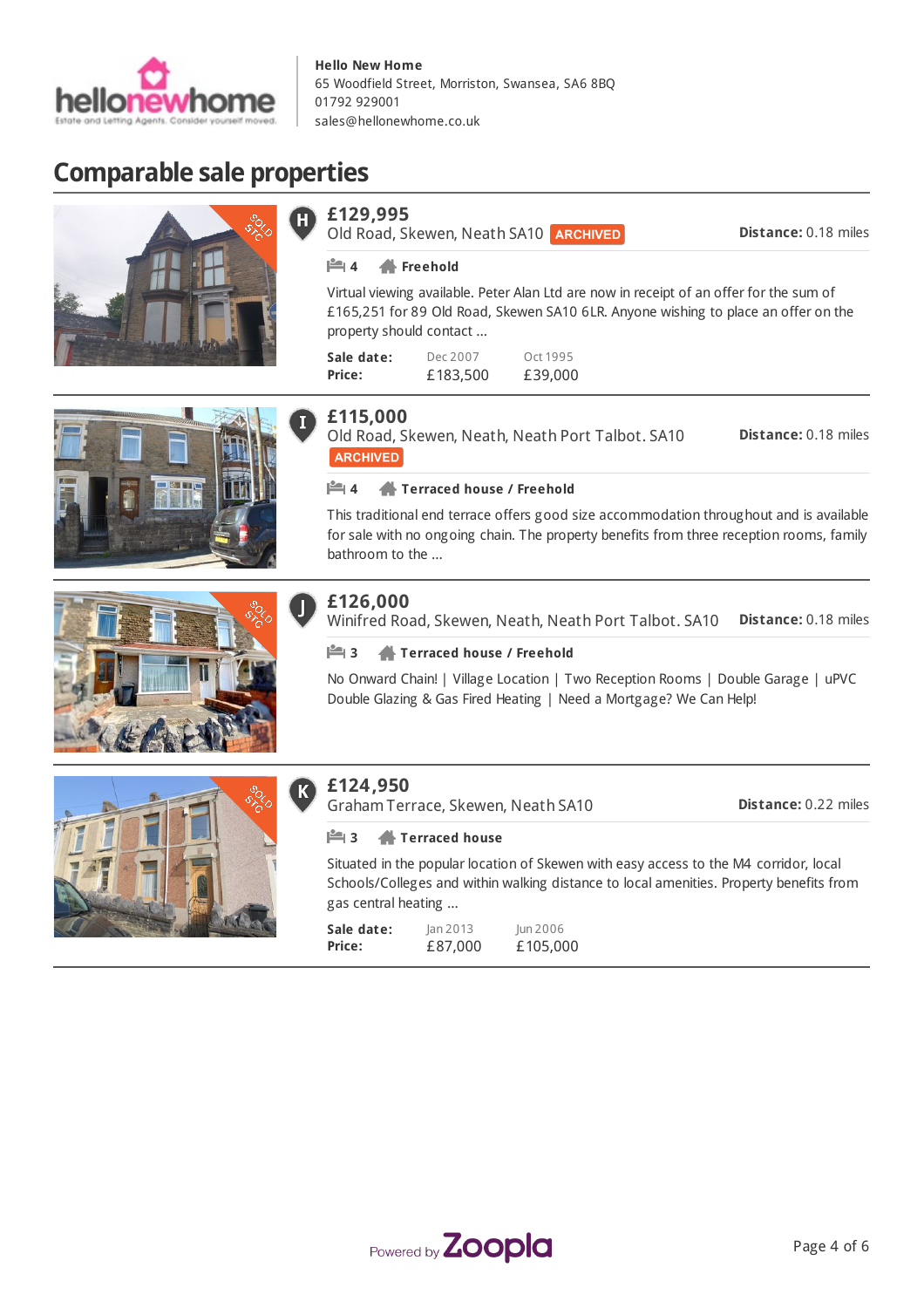

# **Comparable sale properties**





Π

Winifred Road, Skewen, Neath SA10

**Distance:** 0.23 miles

#### **3 End terrace house**

We are pleased to offer a beautifully presented 3 bedroom, end terraced property situated in the sought after location of Winifred Road, Skewen. Briefly consisting of entrance porch, open plan ...

| Sale date: | Feb 2011 |
|------------|----------|
| Price:     | £65,000  |



| £160,000<br>67 Wern Road, Skewen, Neath SA10 6DL |                                |                      |                     |                     | <b>Distance: 0.27 miles</b> |  |
|--------------------------------------------------|--------------------------------|----------------------|---------------------|---------------------|-----------------------------|--|
|                                                  | Semi-detached house / Freehold |                      |                     | Sale date: Apr 2020 |                             |  |
|                                                  | Sale date:<br>Price:           | Apr 2020<br>£160,000 | Apr 2002<br>£66,500 | Aug 1999<br>£34,000 |                             |  |

# **Average home values nationwide**